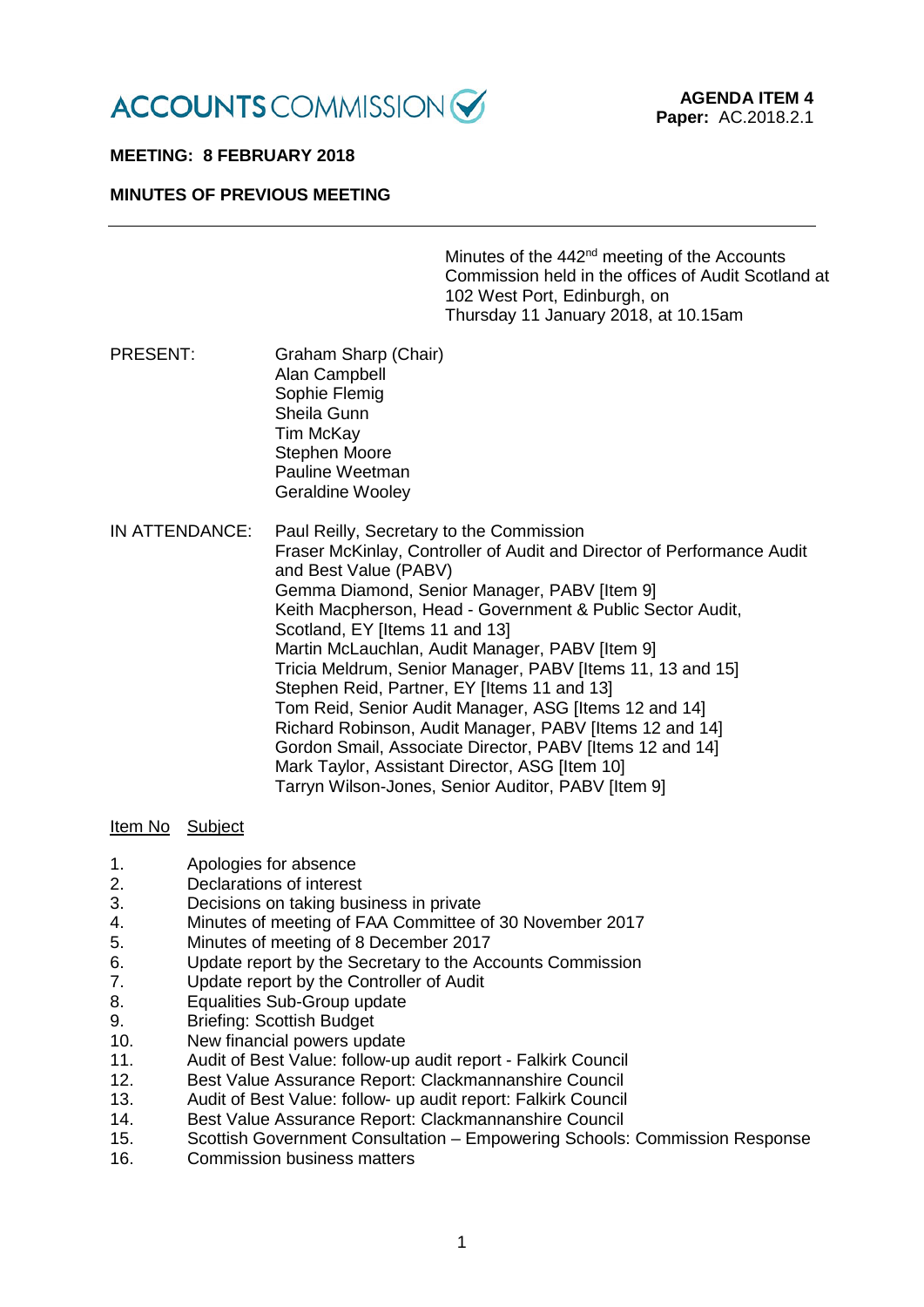# 1. Apologies for absence

It was noted that apologies for absence had been received from Ronnie Hinds, Christine May and Sandy Cumming.

#### 2. Declarations of interest

The following declarations of interest were made:

• Geraldine Wooley, in item 6, as a member of Fife Valuation Appeal Committee, in relation to references to non-domestic rates, and in item 8, as a consultant on gender equality issues and because a close family member is an adviser to the Scottish Government and a media commentator on disability matters.

### 3. Decisions on taking business in private

It was agreed that the following items be taken in private:

- Items 13 and 14 require the Commission to consider actions in relation to a report by the Controller of Audit. The Commission is then obliged by statute to inform the council in question of its decision, which the Commission does before making the decision public.
- Item 15 is a draft response to a Scottish Government consultation on which the Commission may wish to discuss confidential policy matters.

No business was notified by members for item 16 and thus the Chair advised that the item would not require discussion.

### 4. Minutes of meeting of Financial Audit and Assurance Committee of 30 November 2017

The Commission approved as a correct record the minutes of the meeting of the Financial Audit and Assurance Committee of 30 November.

### 5. Minutes of meeting of 8 December 2017

The Commission approved as a correct record the minutes of the meeting of 8 December.

### 6. Update report by the Secretary to the Accounts Commission

The Commission considered a report by the Secretary to the Commission providing an update on significant recent activity relating to local government and issues of relevance or interest across the wider public sector.

During discussion, the Commission:

• In relation to paragraph 25, agreed that the impact on councils of the joint delivery agreement between the Scottish Government and COSLA on council hosting of the new social security agency be monitored.

## *Action: Director of PABV*

• In relation to paragraph 27, agreed that the Joseph Rowntree Foundation be invited to participant in a committee day lunchtime discussion session on their 'social impact tool'.

*Action: Secretary*

Following discussion, the Commission agreed to note the report.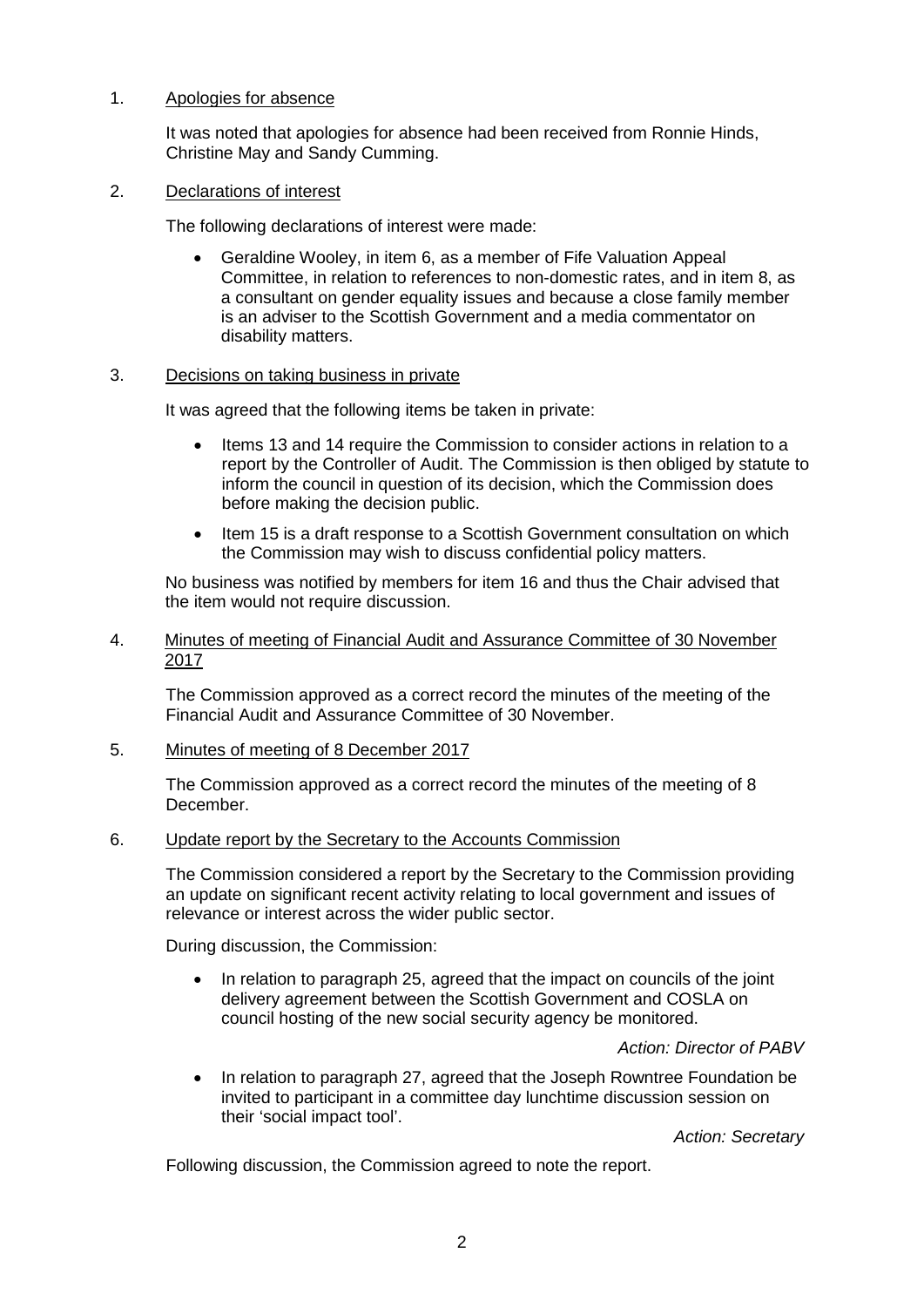# 7. Update report by the Controller of Audit

The Controller of Audit provided a verbal update on his recent activity including meetings and discussions with stakeholders.

Following discussion, the Commission noted the update.

### 8. Equalities Sub-Group update

The Commission considered a report by the Secretary on the progress of the work of its Equalities Sub-Group.

Following discussion, the Commission agreed:

- To continue to ensure that diversity and equalities issues features appropriately in the scoping of national performance audit work, with audit sponsors ensuring that this features in their liaison with audit teams.
- Further in this regard that targeting of messages to specific groups or communities be a part of the responsibilities of sponsors and audit teams in their reporting of draft reports to the Commission.
- To continue to monitor the prominence of diversity and equalities issues in the integrated approach to the annual audit and auditing Best Value.
- To this end, to note advice from the Controller of Audit that he will consider the coverage of protected characteristics (as defined by the Equality Act 2010) in his review activity around Best Value auditing.
- To specifically consider this matter as part of its consideration of the Controller of Audit's Annual Assurance and Risks report, to be considered at the February meeting of the Commission.
- Given the assurance that the Commission can gain on audit coverage of diversity and equalities issues, not to pursue at this time any dedicated national performance work in this regard.
- To refer to Audit Scotland's Diversity and Equality Steering Group further consideration of the following, with a view to it reporting back to the Commission in this regard:
	- o socio-economic inequalities
	- o progress against the equality outcome relating to 'supporting other public bodies in their scrutiny and diversity'
	- o the robustness of equality impact assessment methodology in relation to the work programme.

*Actions: Secretary*

• To monitor national developments in relation to gender representation in local government, in particular whether a forthcoming Local Democracy Bill addresses issues around local government elected members, including makeup and terms and conditions.

*Action: Director of PABV*

• To endorse the approach set out in the report to the forthcoming recruitment round for new members.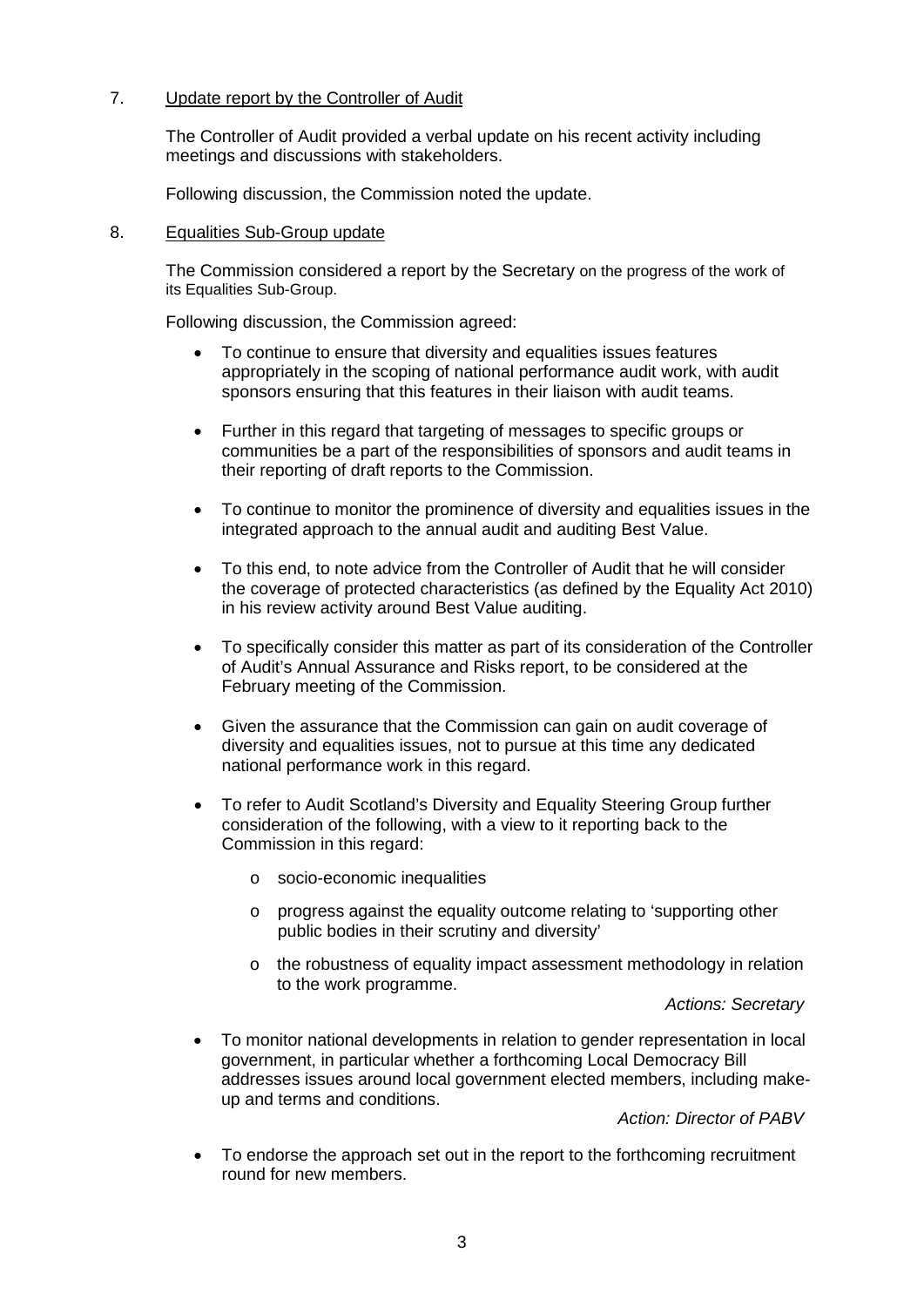• In general, to endorse the importance of the Commission considering progress against its obligations and interest in relation to equalities and diversity on an annual basis.

*Actions: Secretary*

### 9. Briefing: Scottish Budget

The Commission considered a briefing by the Director of PABV on the Scottish Government's Draft Budget 2018/19, highlighting some of the key implications for local government finances.

During discussion, the Commission agreed that further information be provided on Scottish Government forecasts in relation to the recommendations of the Barclay Review of business rates.

*Action: Director of PABV*

Thereafter, the Commission agreed to note the report.

### 10. New financial powers update

The Commission considered a draft report by the Director of PABV providing an update on key developments surrounding further financial devolution and constitutional change.

Following discussion, the Commission agreed to note the report.

## 11. Audit of Best Value: follow up audit report - Falkirk Council

The Commission considered a report by the Secretary to the Commission presenting the Controller of Audit's report of the Best Value follow-up audit of Falkirk Council and seeking direction on how to proceed.

Following questions to the Controller of Audit, the Commission agreed to consider in private how to proceed.

### 12. Best Value Assurance Report: Clackmannanshire Council

The Commission considered a report by the Secretary to the Commission presenting the Controller of Audit's Best Value Assurance Report on Clackmannanshire Council and seeking direction on how to proceed.

Following questions to the Controller of Audit, the Commission agreed to consider in private how to proceed.

### 13. Audit of Best Value follow-up audit report: Falkirk Council [*in private*]

The Commission discussed how to proceed in relation to the statutory report by the Controller of Audit on the Best Value follow-up audit of Falkirk Council.

Following discussion, the Commission agreed to make findings, to be published on 1 February 2018.

*Action: Secretary*

### 14. Best Value Assurance Report: Clackmannanshire Council [*in private*]

The Commission discussed how to proceed in relation to the statutory report by the Controller of Audit on the Best Value Assurance Report on Clackmannanshire Council.